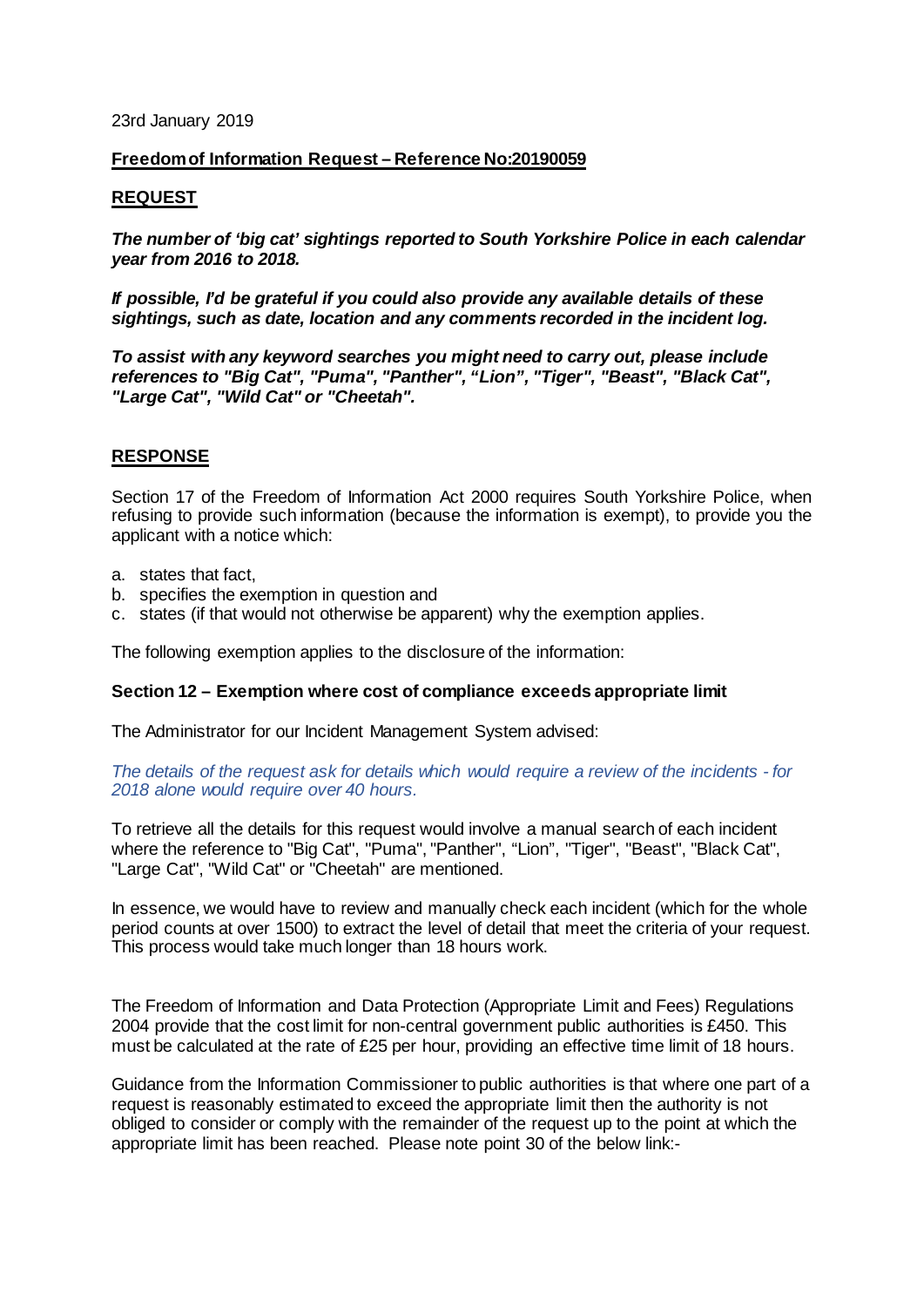**Although excess cost removes the force's obligations under the Freedom of Information Act, as a gesture of goodwill, I have supplied information, relative to your request, retrieved or available before it was realised that the fees limit would be exceeded. I trust this is helpful, but it does not affect our legal right to rely on the fees regulations for the remainder of your request neither does it bind South Yorkshire Police to any commitment that it will release information in such a manner in the future** *.*

From the Incident Management System we record the majority of calls to South Yorkshire Police requiring the specific deployment of police resources, whether reported by members of the public via 999 or 101 or 'happened upon' by officers and staff in the course of their duties.

Each record is a log of events as the incident progresses or unfolds, with very few search fields to extract any meaningful data.

As there is no generic incident title that meets the criteria of your request, our Administrator has searched for incidents where the keywords "Big Cat", "Puma", "Panther", "Lion", "Tiger", "Beast", "Black Cat", "Large Cat", "Wild Cat" or "Cheetah" are mentioned within the free text boxes of the incident log.

Below his explanation:

*Having searched using the below criteria over the period 01/01/2016 to 01/12/2018 - the number of incidents per year is* 

*2016 532 2017 571 2018 510 Criteria % Big Cat % % Puma % % Panther % % Lion % % Tiger % % Beast % % Black Cat %*